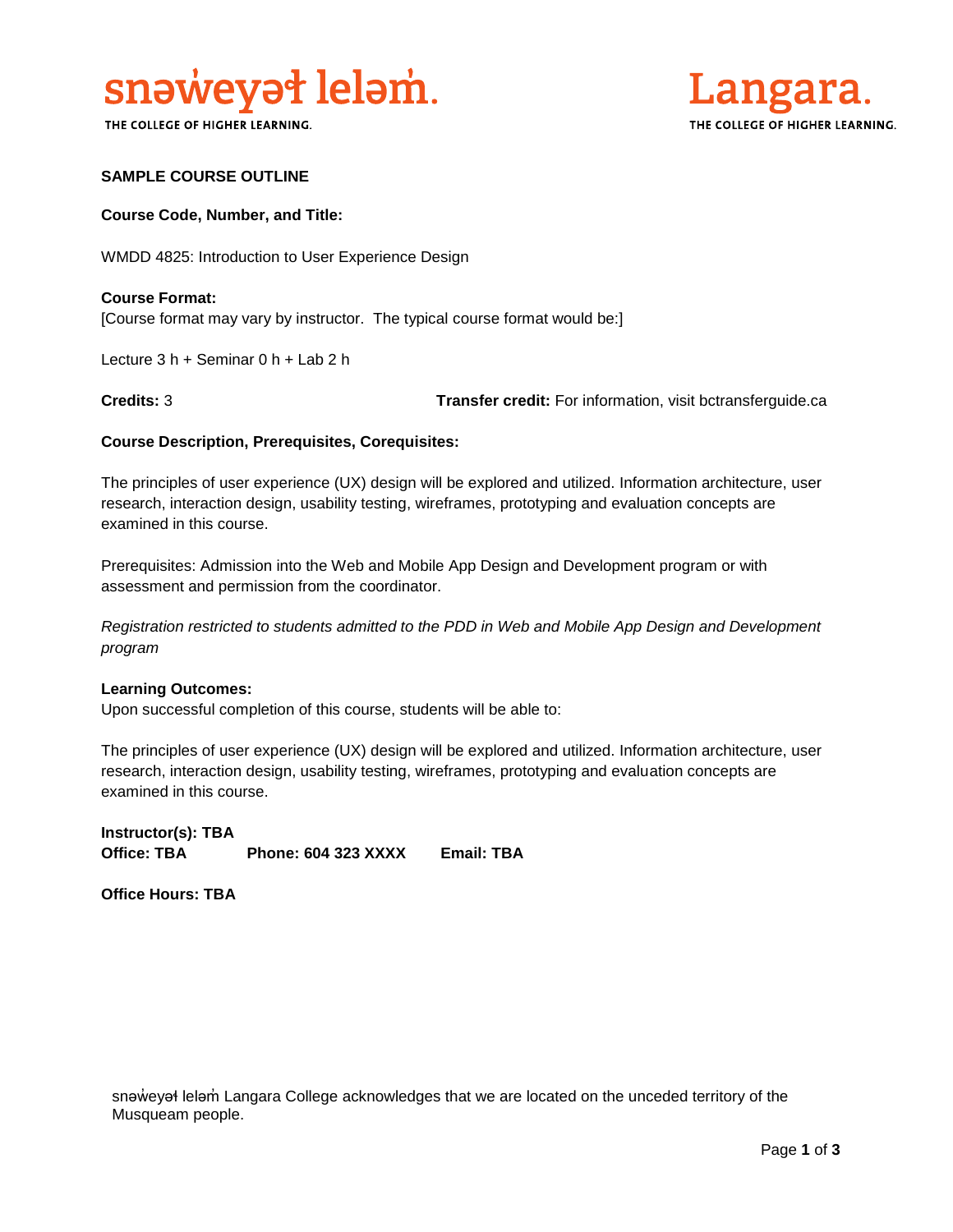# snaweyat lelam.

THE COLLEGE OF HIGHER LEARNING.



# **Textbook and Course Materials:**

[Textbook selection may vary by instructor. An example of texts and course materials for this course might be:}

Stone, et al. "User Interface Design and Evaluation". San Francisco. Morgan Kaufman.

Norman, D. "The Design of Everyday Things". New York. Basic Books.

Tidwell, J. "Designing Interfaces". Sebastapol. O'Reilly Media.

Note: *This course may use an electronic (online) instructional resource that is located outside of Canada*  for mandatory graded class work. You may be required to enter personal information, such as your name *and email address, to log in to this resource. This means that your personal information could be stored on servers located outside of Canada and may be accessed by U.S. authorities, subject to federal laws. Where possible, you may log in with an email pseudonym as long as you provide the pseudonym to me so I can identify you when reviewing your class work.* 

**Assessments and Weighting: Final Exam** 20% **Other Assessments %** (An example of other assessments might be:) %

Midterm Exam: 15% Quizzes/Tests: 10% Assignments: 40% Project: 15%

Proportion of individual and group work: Individual: 70% Group: 30%

**Grading System:** Letter grade Specific grading schemes will be detailed in each course section outline.

Passing grade: C

# **Topics Covered:**

[Topics covered may vary by instructor. An example of topics covered might be:]

- Requirements gathering determining what to gather
	- Finding out about users and their behaviours
		- Empathy maps and personas
- Finding out about task structures and workflows
	- Use cases and scenarios

*This generic outline is for planning purposes only.*